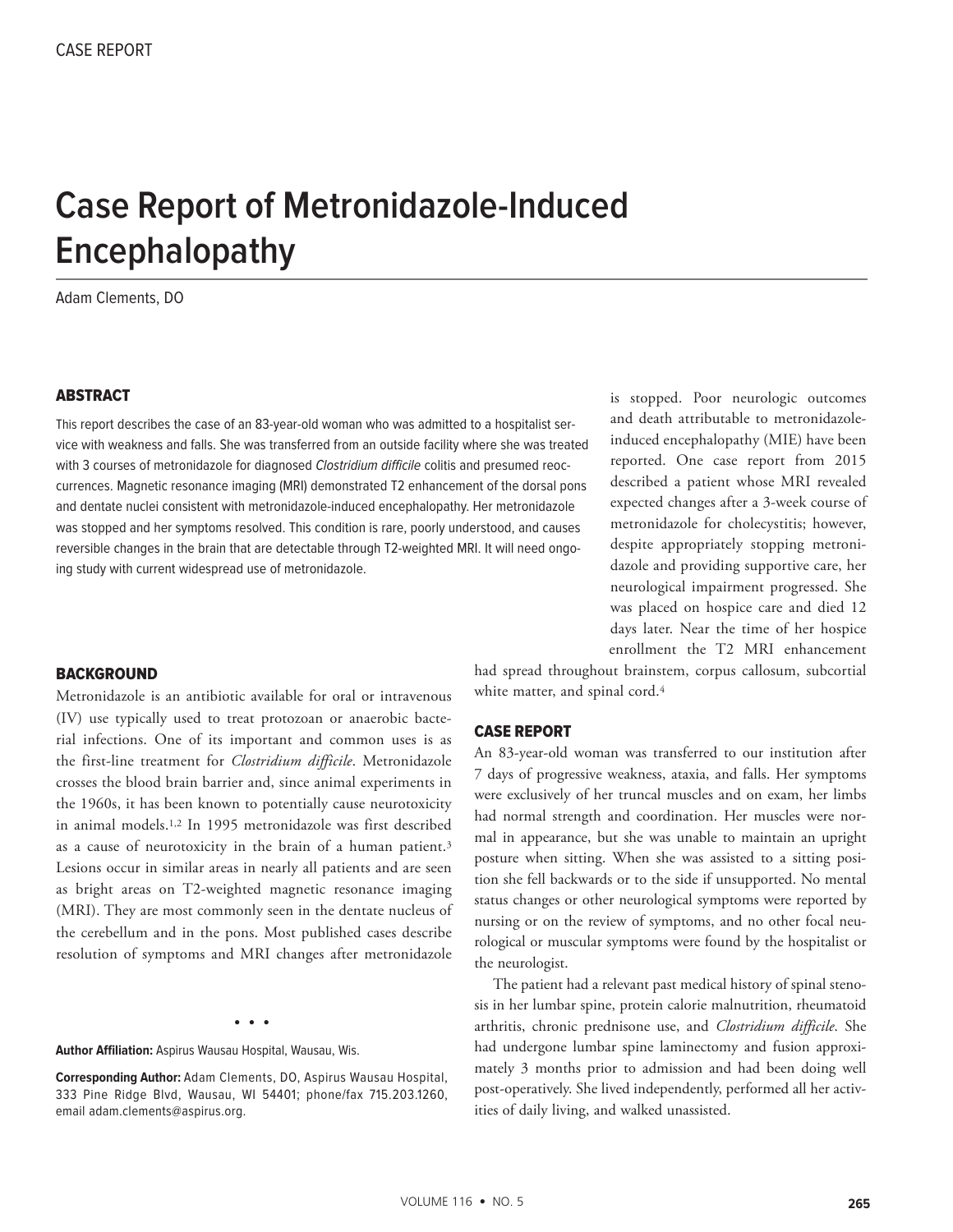**Figure 1.** Axial Magnetic Resonance Imaging Demonstrating Enhancement of the Dentate Nucleus Bilaterally



**Figure 2.** Axial T2 Magnetic Resonance Imaging Demonstrating Enhancement in the Bilateral Posterior Pons



One month after surgery she developed diarrhea. Stool testing was positive for toxigenic *Clostridium difficile* and she was treated with metronidazole 500mg 4 times daily orally for 10 days. She had complete resolution of her diarrhea and reportedly had returned to her normal state of health. Two weeks after treatment was completed she developed a recurrence of diarrhea and was started on 500mg 4 times daily orally for 21 days. A second stool test was not performed to verify relapse. On day 17 of treatment she was taken to her local hospital after a fall with a prolonged downtime. On admission, she was started on 500mg IV metronidazole 3 times daily instead of her oral dose. She received 11 doses of IV at the referring hospital prior to discontinuation. The total amount of metronidazole she received was 56 grams by mouth and 5.5 grams IV with a treatment duration of 31 days. Approximately 44 grams orally were taken over 22 days before the onset of weakness and ataxia.

On admission, an MRI of the brain was obtained without IV contrast. It demonstrated bilateral T2 bright signal symmetrically in the dentate nuclei and dorsal pons. The most likely differential included MIE, Wernicke encephalopathy, methyl bromide intoxication, and enteroviral encephalomyelitis.

She was treated with IV vitamin supplementation for potential Wernicke encephalopathy and the metronidazole was discontinued. Neurology was consulted and an electromyogram found no evidence of peripheral neuropathy or myopathy. One day after discontinuation of metronidazole she was feeling stronger and her ataxia was improved enough that she sat up in bed unassisted. On day 2, she could stand with a walker and the assistance of a physical therapist. Three days after discontinuation she was able to walk in the hallways with a wheeled walker and without help from a therapist. She was discharged on day 6 to a skilled nursing facility for ongoing rehabilitation.

Fifteen months after her initial episode of *Clostridium difficile*, the patient was contacted via phone for follow up. She had recovered fully from her truncal weakness and ataxia after a short stay in a rehabilitation facility. At the time of our call, she was living in her own home and independent in all her activities of daily living.

## **DISCUSSION**

## Imaging Findings

This patient had symmetrical T2 bright lesions located in the dentate nucleus of her cerebellum and posterior pons (Figures 1 and 2). In 2007, Kim et al described a case series of 7 patients who had reversible symmetrical lesions on MRI after prolonged treatment with metronidazole. Lesions varied from patient to patient but all had involvement of the dentate nucleus and pons.<sup>5</sup> These findings are consistent with other smaller case reports of MIE. Lesion locations vary and have included the dorsal pons, the splenium of the corpus callosum, the inferior olivary nuclei bilaterally or unilaterally, the cerebral white matter, and the anterior commissure.<sup>6</sup>

## Symptoms and Resolution

Our patient had symptoms of truncal weakness and ataxia. Reported symptoms in previous cases include dysarthria, ataxia,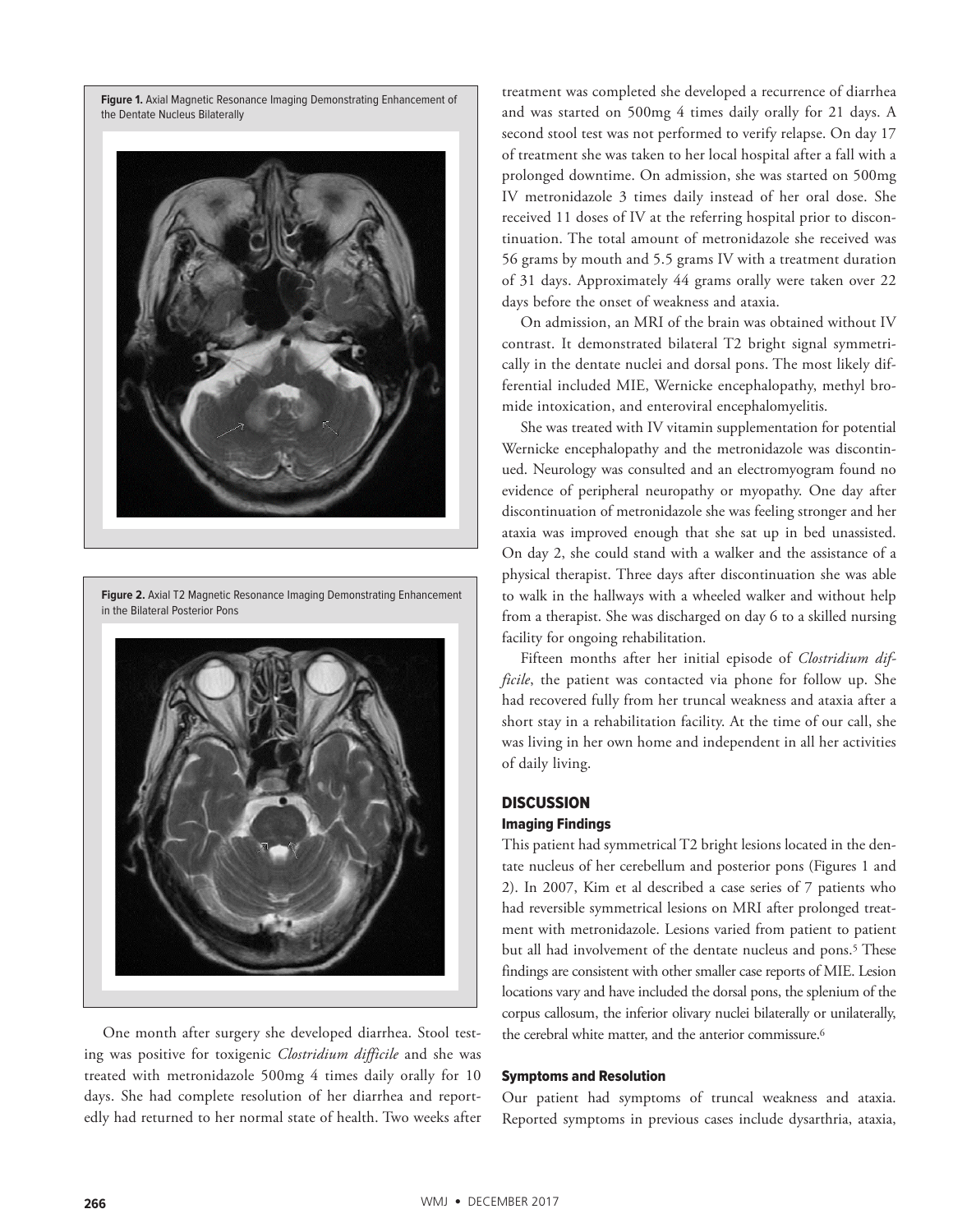vertigo, nausea, vomiting, weakness, confusion, and tingling of the extremities. Case reports describe resolution of symptoms about 1 to 2 weeks after stopping the metronidazole,<sup>5</sup> although there are isolated case reports of symptoms persisting past 2 weeks. The earliest case reported was in 1995, which describes peripheral nerve pain that persisted longer than 6 weeks.3 Peripheral neuropathy is a known side effect of metronidazole, so it is likely that the reported pain is unrelated to the central nervous system changes seen on MRI. A majority of patients, including

| <b>Paper</b>                       | <b>Daily Dose</b><br>(Grams) | <b>Total Dose</b><br>(Grams) | <b>Duration of</b><br><b>Treatment</b><br>(Days) | N                       | Time to<br>Recovery or<br><b>Discharge (Days)</b> |
|------------------------------------|------------------------------|------------------------------|--------------------------------------------------|-------------------------|---------------------------------------------------|
| Ahmed A, et al, $19953$            | $.75 - 2.25$                 | 35                           | 30                                               |                         | $\overline{7}$                                    |
| Hobbs K, et al, 2015 <sup>4</sup>  |                              |                              | 21                                               | 1                       | N/A                                               |
| Kim E, et al, 2007 <sup>5</sup>    | 1.5                          | 58.1 (average)               | 38.7 (average)                                   | 7                       | 6.7 (average)                                     |
| Kalia V, et al, 2010 <sup>6</sup>  | 1.2                          | 67.2                         |                                                  | 1                       |                                                   |
| Huang YT, et al, 2012 <sup>7</sup> | 1.5                          | 32.6 (average)               | $25 - 28$                                        | $\overline{2}$          |                                                   |
| Kim H, et al, 2011 <sup>8</sup>    | 1.5                          | 45.5                         | 31                                               | 1                       |                                                   |
| Moriya M, 2013 <sup>9</sup>        | $\overline{2}$               |                              |                                                  | 1                       | 14                                                |
| Shah H, 2014 <sup>10</sup>         | 2.4                          | 75                           | 27                                               | 1                       | 10                                                |
| Our patient                        | $\overline{2}$               | 44                           | 22                                               | $\mathbf{\overline{1}}$ | 6                                                 |

the patient described in this report, experience the onset of symptoms during their treatment with metronidazole. A 2012 report describes a patient who had the onset of symptoms 12 days after stopping therapy. The patient had MRI changes and symptoms consistent with MIE, confirming the diagnosis despite having stopped metronidazole treatment.7

#### Metronidazole Dosage

The dosage received and duration of metronidazole treatment varied among case reports. Most authors discuss larger dosages or longer duration as key risk factors for development of MIE. The Table identifies several typical case reports and the duration of metronidazole. Although the amount and duration of metronidazole treatment was different in each case, the total exposure for each patient is higher than the current recommendation for initial treatment of *Clostridium difficile*, which suggests 1.5 grams daily for 10 to 14 days, for a total dose of 15 to 21 grams. The patient in this report was treated with 2 grams daily for 10 days—a total of 20 grams. Relapses after initial therapy are common, in which case a second course of metronidazole is often tried. This gives the patient a total of 30 to 42 grams of metronidazole and 28 days of treatment, which could put the total dose and duration in the range known to have caused MIE.

#### **CONCLUSIONS**

Metronidazole-induced encephalopathy is a rare but potentially serious neurologic syndrome presenting with typical symptoms and imaging findings in patients with a history of metronidazole exposure. The diagnosis can be made based on the history, exam, and constellation of MRI findings. With increasing prevalence of *Clostridium difficile* infection and metronidazole as a first-line agent, primary care and hospital clinicians should be aware of MIE and how to treat it.

**Author Disclosures:** None declared.

**Funding/Support:** None declared.

#### REFERENCES

**1.** Placidi GF, Masuoka DT, Alcaraz A, Taylor J, Earle RW. Autoradiographic distribution studies on 14C-Metronidazole in mice. Proc West Pharmacol Soc. 1968;11:53.

**2.** Placidi GF, Masuoka D, Alcaraz A, Taylor JA, Earle R. Distribution and metabolism of 14C-metronidazole in mice. Arch Int Pharmacodyn Ther. 1970;188(1):168-179.

**3.** Ahmed A, Loes DJ, Bressler EL. Reversible magnetic resonance imaging findings in metronidazole-induced encephalopathy. Neurology. 1995;45(3 PT 1):588-589.

**4.** Hobbs K, Stern-Nezer S, Buckwalter MS, Finley Caulfield A. Metronidazole-induced encephalopathy: not always a reversible situation. Neurocrit Care. 2015;22(3):429-436. doi: 10.1007/s12028-014-0102-9.

**5.** Kim E, Na DG, Kim EY, Kim JH, Son KR, Chang KH. MR imaging of metronidazoleinduced encephalopathy: lesion distribution and diffusion-weighted imaging findings. AJNR Am J Neuroradiol. 2007;28(9):1652-1658. doi: 10.3174/ajnr.A0655.

**6.** Kalia V, Vibhuti, Saggar K. Case report: MRI of the brain in metronidazole toxicity. Indian J Radiol Imaging. 2010;20(3):195-197. doi:10.4103/0971-3026.69355.

**7.** Huang YT, Chen LA, Cheng SJ. Metronidazole-induced encephalopathy: case report and review literature. Acta Neurol Taiwan. 2012;21(2):74-78.

**8.** Kim H, Kim YW, Kim SR, Park IS, Jo KW. Metronidazole-induced encephalopathy in a patient with infectious colitis: a case report. J Med Case Rep. 2011;5:63. doi: 10.1186/1752-1947-5-63

**9.** Moriya, M. Reversible lesions of cerebellar dentate nuclei associated with metronidazole therapy. Neurology and Clinical Neuroscience. 2013;1(6):227-228. doi: 10.1111/ncn3.58

**10.** Shah H, Ojha P, Chourasiya M, Pandy VP. Metronidazole induced Reversible Cerebellar Ataxia in a patient of multiple liver abscesses: a case report. IJBAR Int J Biomedical and Advance Research. 2014;5(12):643-644. doi: 10.7439/ijbar.v5i12.965.